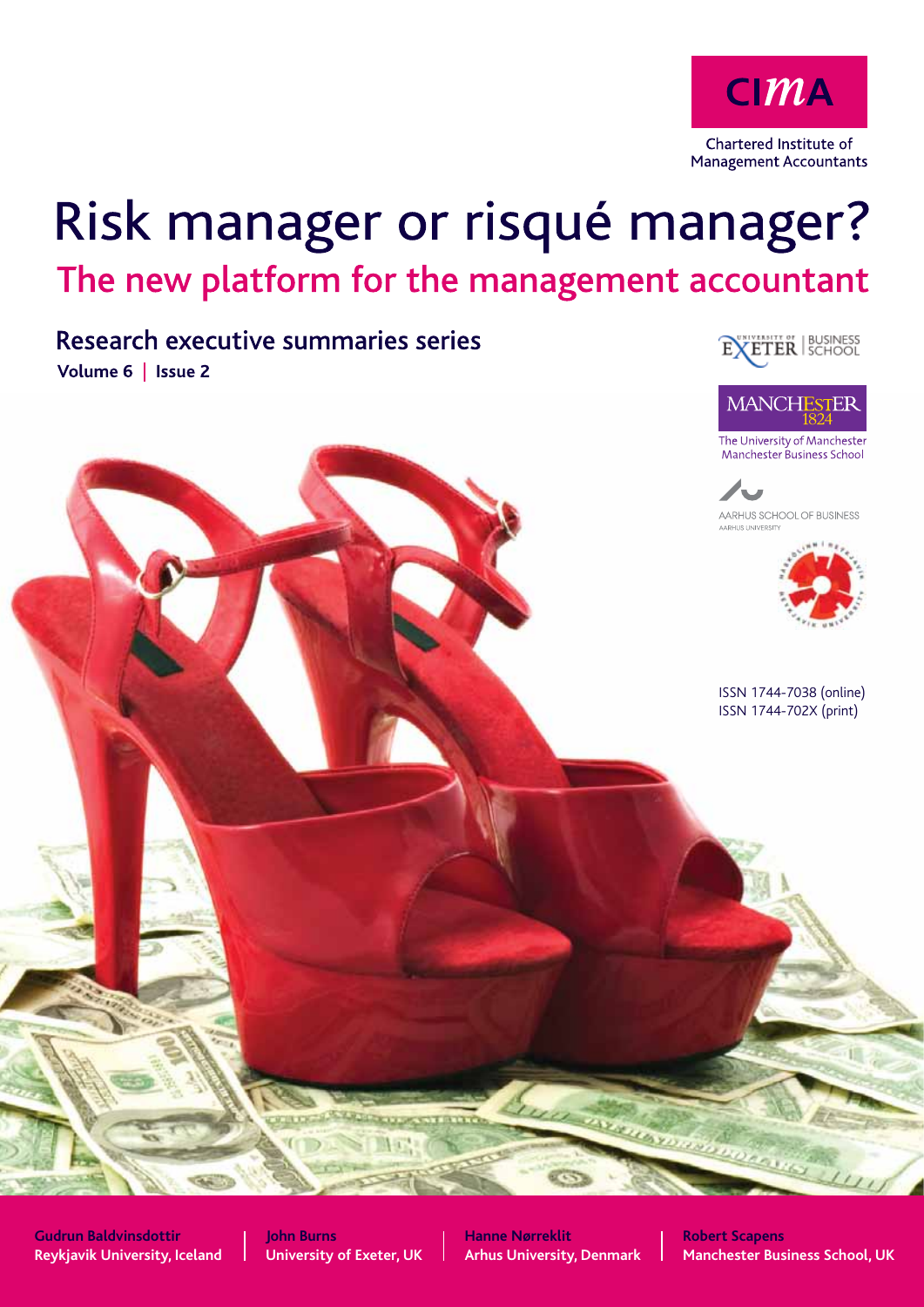# Introduction: best practical practice

Management accounting is a marriage of technical and nontechnical skills. Delivering on the technical side – the use of a new accounting system or technique; taking a structured approach to running a business – is an essential part of the role. But equally important is an appreciation of the wider context within which these techniques and systems emerge, get designed and are implemented.

In other words, it's not enough to understand 'best practice'; management accountancy is also the art of the possible. That's certainly the conclusion of this finance director reflecting on his failure to implement a new accounting technique in a large UK retailer:

'The intellectual merit of [the technique] is hard to question. It's not that the thing was flawed. But you have got to be able to marry two things up. One is that something is intellectually robust and actually leads you to the right conclusion; and the other is that it is something that will work within the organisation that you are talking about.'

Management accounting innovations are often pitched using hype, rhetoric and hard-sell. Proponents of new systems and management fads promise quick-fix solutions for multiple business problems. In reality, however, such models rarely 'optimise' well in every situation. Scenarios differ across organisations; corporate objectives are a moving target.

A one-size-fits-all perspective often falls short in practical terms because it ignores the stuff of organisational life, such as culture, norms and politics. People ask 'will it work?', when perhaps they should be asking 'will it work here?'



Advertising aimed at management accountants 30 years ago emphasised the need to replace 'obsolete' people and processes with machines in a drive for efficiency.

#### Our approach: innovation in context

There's an established and well articulated need to understand the dynamics through which new management accounting tools and techniques appear and then become infused – or not – into organisations (Hopwood, 2005). The 'quick fix' is still a compelling idea for some corporate managers, but many management accountants want to understand innovations in a much more realistic context.

Our aim is to get closer to that contextual understanding, first by looking at new accounting software; accountants' developing roles; and innovative accounting techniques. To what extent do these innovations emerge from a hard sell or social rhetoric? And what influence is exerted by academics, consultants, professional associations and business media?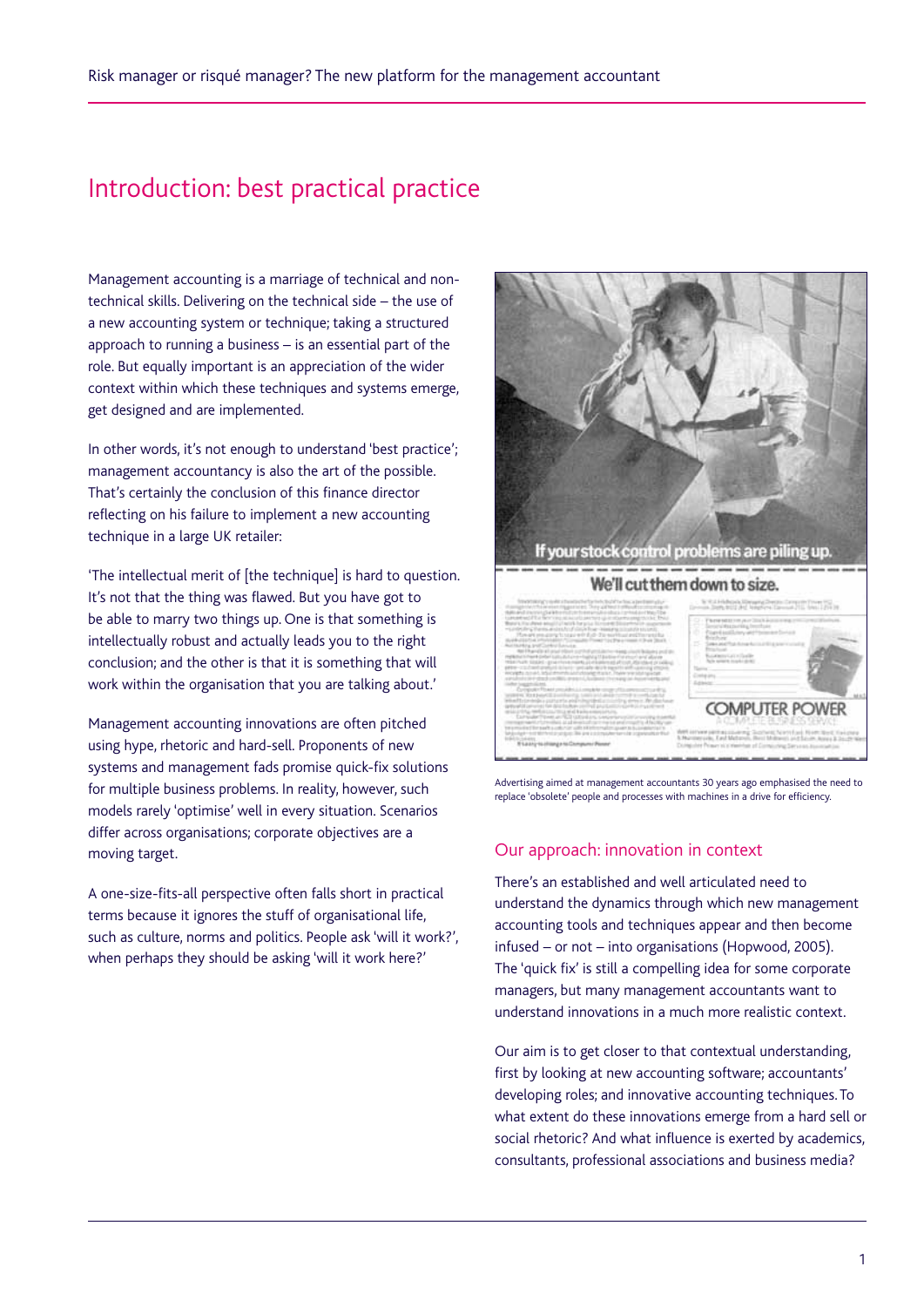# Main findings

Second, we want to know how these innovations actually affect organisations. What drives diffusion after an innovation has been launched? Why do some innovations disappear relatively quickly? What are the roles for management accountants?

#### Software advertising: de-skilled accountants

To understand the origins of management accounting innovations, our first main objective, we looked at three decade's-worth of advertising for accounting software in journals such as Financial Management, CIMA's member magazine. The images, headlines and copy used to sell these ideas to accountants tell us a lot about how both they, and the ideas being pitched, are perceived.

We found accounting software adverts have consistently presented efficiency as a core message. In other words, if you buy the software, you will become more productive and successful. But there have been other changes over the past 30 years. We've seen developments in the social context in which accounting software is advertised. The perceived roles of accountants have altered.

And the nature of the management accounting systems has shifted (Baldvinsdottir et al, 2009a).

First, social context. Software adverts in the 1970s emphasised a need for organisations to replace 'obsolete' workers with machines. Technology would solve all manner of practical business problems. By the 1980s and 1990s, this had changed: the pitch was a need for accountants to achieve 'systems completeness' and 'competitive advantage' in global markets. Then in the 2000s, we see much stronger and more extreme images and copy, emphasising strict control and systems that 'do everything' for the accounting function (Baldvinsdottir et al, 2009b).



By the 1980s, 'innovation' centred on the need for system 'completeness' and competitive advantage – although efficiency remained key.

Second, the perceived role of the customer – the accountants the adverts are aimed at – also changes. In the 1970s and 1980s, the emphasis lay on the accountant's role as a responsible and rational person who provides accurate and timely information for business colleagues. By the 1990s, accountants were seen as communicators within business. Adverts encouraged them to become more adventurous and action-oriented in their roles. And in the 2000s, the messages got more extreme: accountants would hand over their controllership role to the systems, the implication being that eventually their main task would be to buy software and then sit back to enjoy the fruits of their smart decisions.

Finally we come to the systems themselves, and there's an obvious progression. We've gone from adverts about recording information; to informing rational decisionmaking; to presenting accounting analyses; to domination of the accountable workers; and to eradicating the routine work and ensuring a hedonistic work-style.

Many images of management accountants over the

last decade show fast cars, sky diving, mountain climbing and other action-packed and exciting activities. They suggest a life where great heights and personal enjoyment can be easily reached, a hedonistic (or hyper-modernistic) society. With today's highlysophisticated information systems, they seem to be saying, personal pleasure has become possible for management accountants without requiring much effort beyond purchasing a system to control employees and processes – while managers, including the accountants, can seek endless pleasure.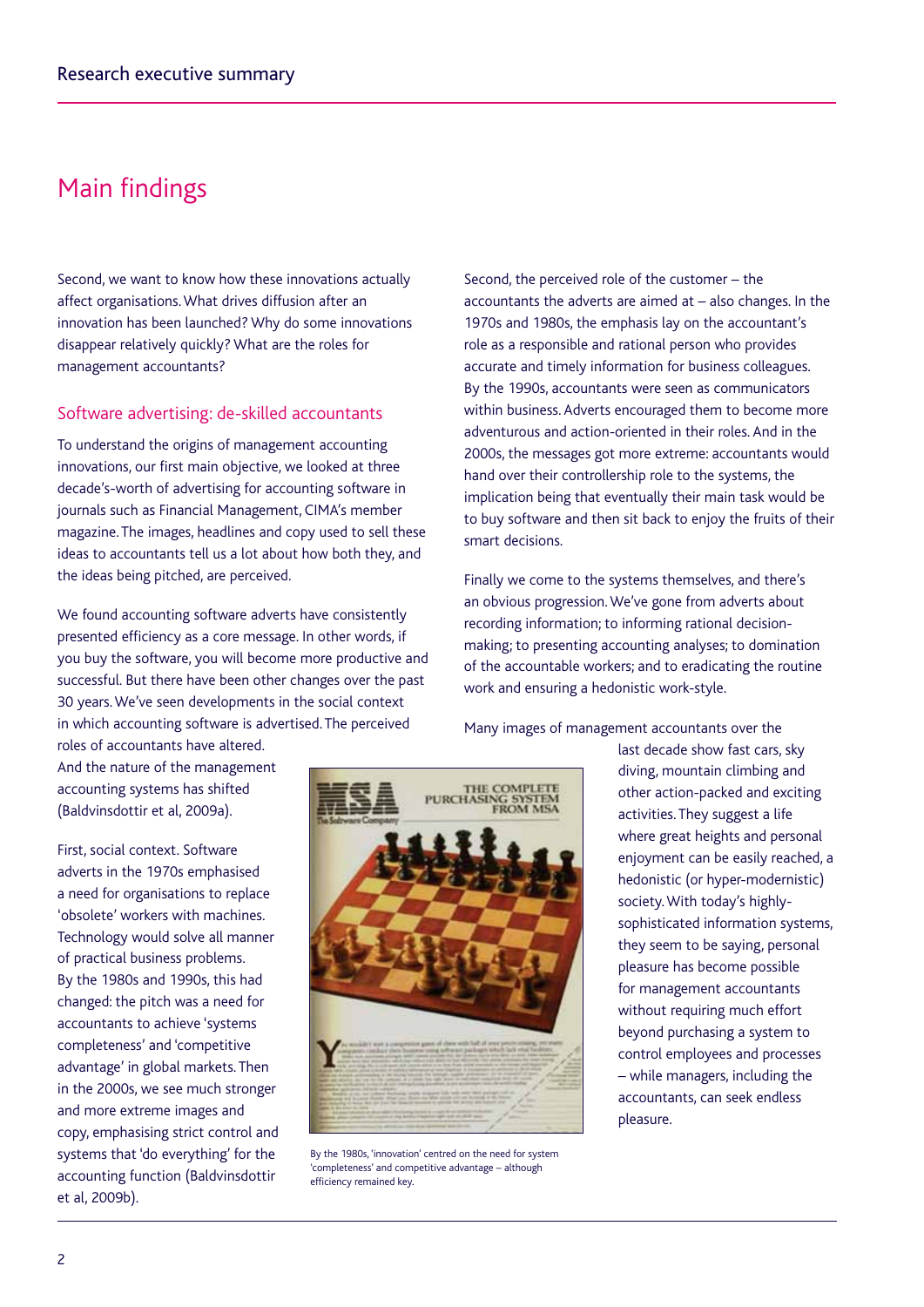#### Implications: style over substance?

This kind of advertising could have an adverse affect on how organisational peers view accountants, bringing into question their accountability and trustworthiness. In particular, recent images suggest an approach where management control is achieved through the systems, not at the hands of accountants. If people come to assume that the value in the role is simply software procurement, they might wonder what today's management accountants actually do all day and whether it's worth listening to them.

How new management accounting innovations are sold to us can determine their success or failure. But accountants should beware the marketing rhetoric in their origins and promotion. The images of the profession they portray, influenced by broader trends in society and in-vogue marketing techniques, can send out damaging messages.

On a more positive note, tomorrow's accountants should try to understand the different opportunities behind innovative techniques and systems. Understanding these concepts – rather than specific products or services – can help them shape unique approaches that serve their own organisation's needs, not some notional idea of 'the market.' This means playing close attention to configuring new systems and teasing out a bundle of techniques that promise information which is commonly understood, trusted, embraced and useful. Good communication (letters, memos, pamphlets and presentations), training and education are all imperative to spread understanding of the change objectives, ensuring innovation is applied in context and to well-defined and agreed ends.

## The role of the management accountant: what's changed, exactly?

We then looked at the organisational roles of management

As consumers, they need to dodge bias, persuasive rhetoric and hard sell when mulling over innovations on the market. Perhaps in part to counter any distorted images, they need to rediscover their traditional cynicism and critical skills when making decisions about innovation. Traditionally, management accountants want accuracy and clarity in their advertising – and accessibility and integrated solutions from the innovations they adopt. But we'd argue they need (and have a responsibility) to be alert to lots more besides. Great new ideas and innovations can mean very little if the context they're placed in is rife with complexities and problems.



By the late 1980s and 1990s, advertisers clearly saw management accountants as part of a wider decision-making group helping their companies attain leadership in global markets.

**OPR** 

accounting innovations by analysing how accountants themselves have talked about the nature of their work over the last three decades. Looking at case studies and interviews with management accountants since the 1980s, we got an insight into how their own perceptions of the role have changed. We can also see whether these changes reflect any broader ideological shift in the profession.

In the 1980s, management accountants thought a large part of their role was the education of their managerial colleagues about the benefits of using financial information. By the 1990s, they had become more inquisitive about the information being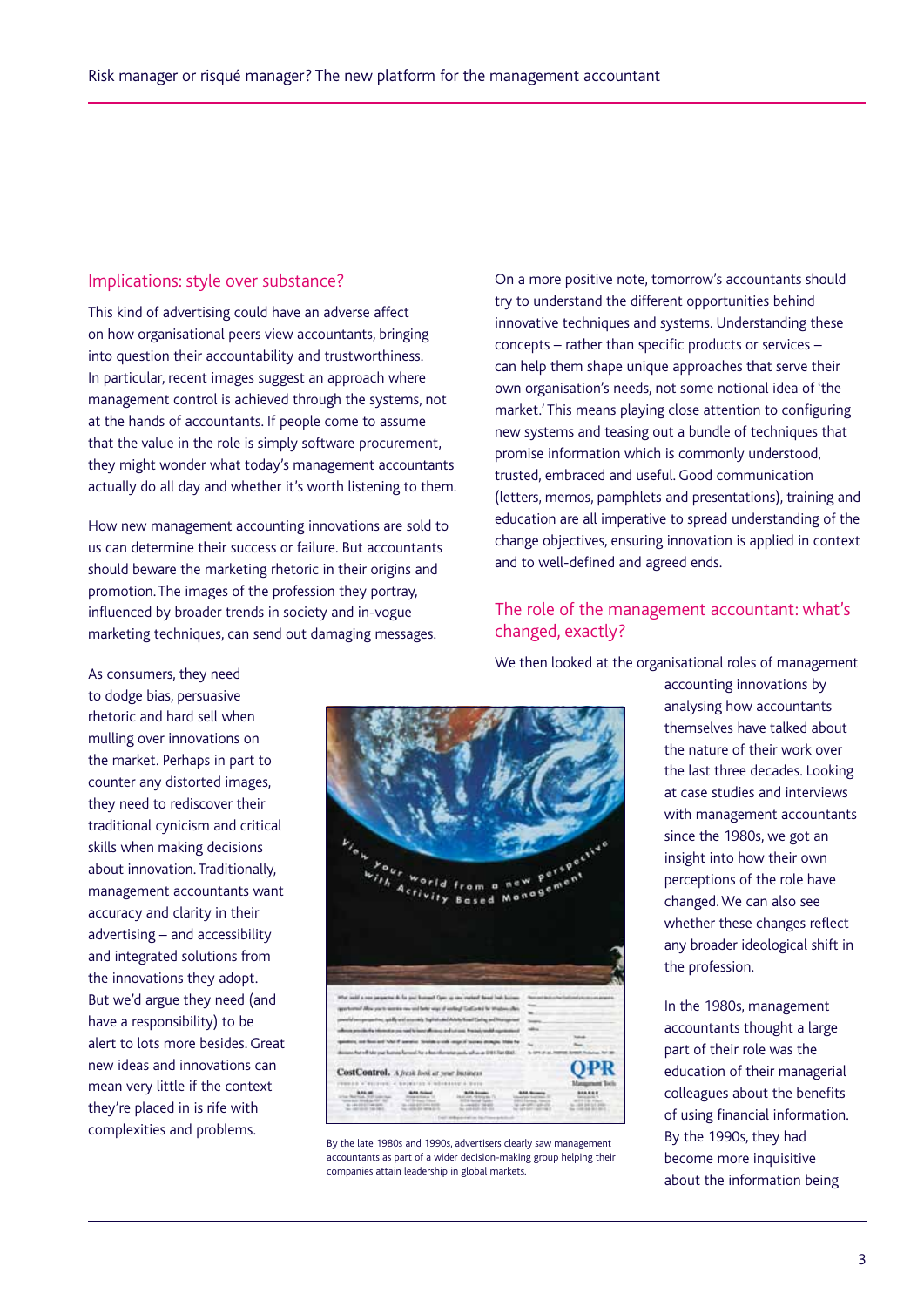used – and they were beginning to work alongside other business managers to ensure it was being used in the most appropriate way to enhance efficiency and profitability. Their role had become more pragmatic; it seemed to recognise both the complexities of the modern business environment and the limitations of using financial information for managing an organisation.

In the 2000s, the main concern for management accountants is the co-ordination of global business activities, helping everyone work together to reach corporate goals. Rational decision making and control are still fundamental aims. But recently there has been a greater focus on maintaining discipline to ensure that the centrallydetermined strategic aims are achieved. Management accountants act as 'partners' to managers within a business. Yet in spite of changes in the way management accountants' roles are conceived and perceived (linked to broader developments and trends at society level, as we've seen from the way adverts sell to them), their fundamental role has remained consistent: to facilitate the production of information that can improve business competitiveness and long run profitability. The so-called 'new' management accountant of recent times is quite possibly just a fantasy of new image seekers. Our investigation shows that the core values and roles of traditional management accountants have never really gone away. (Baldvinsdottir et al, 2009c).

#### Implications: get back to basics

The job advertisements in magazines such as Financial Management or the content on web sites like **www.extreme-accounting.com** suggests the emergence of a more dynamic, adventurous, 'action-hero' type of management accountant. But whether or not the image has changed, we argue that their fundamental role within business has remained much the same over the past 30 years (Baldvinsdottir et al, 2009d).

The shift from being seen as bean counters to business partners (if that does, indeed, bear scrutiny) has much more to do with the increasing integration of management accounting in modern businesses and the improved

availability of information, rather than with deeper shifts in the nature of the accountant's traditional role. As the world economy faces its toughest phase for many decades, it may be time to re-emphasise their traditional qualities, rather than the more glamorous and adventurous aspects of 'business partnering.'

That argument goes further: maybe business partnering is a fad, the fantasy of 'new image-seekers.' Perhaps the core values of a traditional management accountant have never really disappeared. Maybe, we argue, tomorrow's management accountant needs be less of an 'enabler' and more of a corporate brake; their goal should be to take a neutral or even 'pessimistic' view. We think accountants face some challenges to reconcile their more traditional, basic and 'unexciting' traits with the demands of being this 'business partner.'

We argue that maybe the 'dull' and 'boring' management accountant is not so bad after all. This is not to say that they must go back to being simple score-keepers. But in a global business environment that has been engulfed by high-profile corporate scandals and business failures, where markets can collapse overnight and there are myriad innovations and a continuous desire to change, management accountants should retain their role as a brake on unfounded corporate optimism. They need to be aware of, and alert others to, the potential dangers of innovation and change. Stewardship, internal control, integrity, ethics, governance and corporate social responsibility are all a vital part of the remit.

Tomorrow's management accountants can still drive fast cars, sky dive and pursue other exciting hobbies. But their fundamental role is still to be a logical analyser of management decisions and a provider of relevant information to enhance business competitiveness and profitability; and to ensure compliance with appropriate regulations.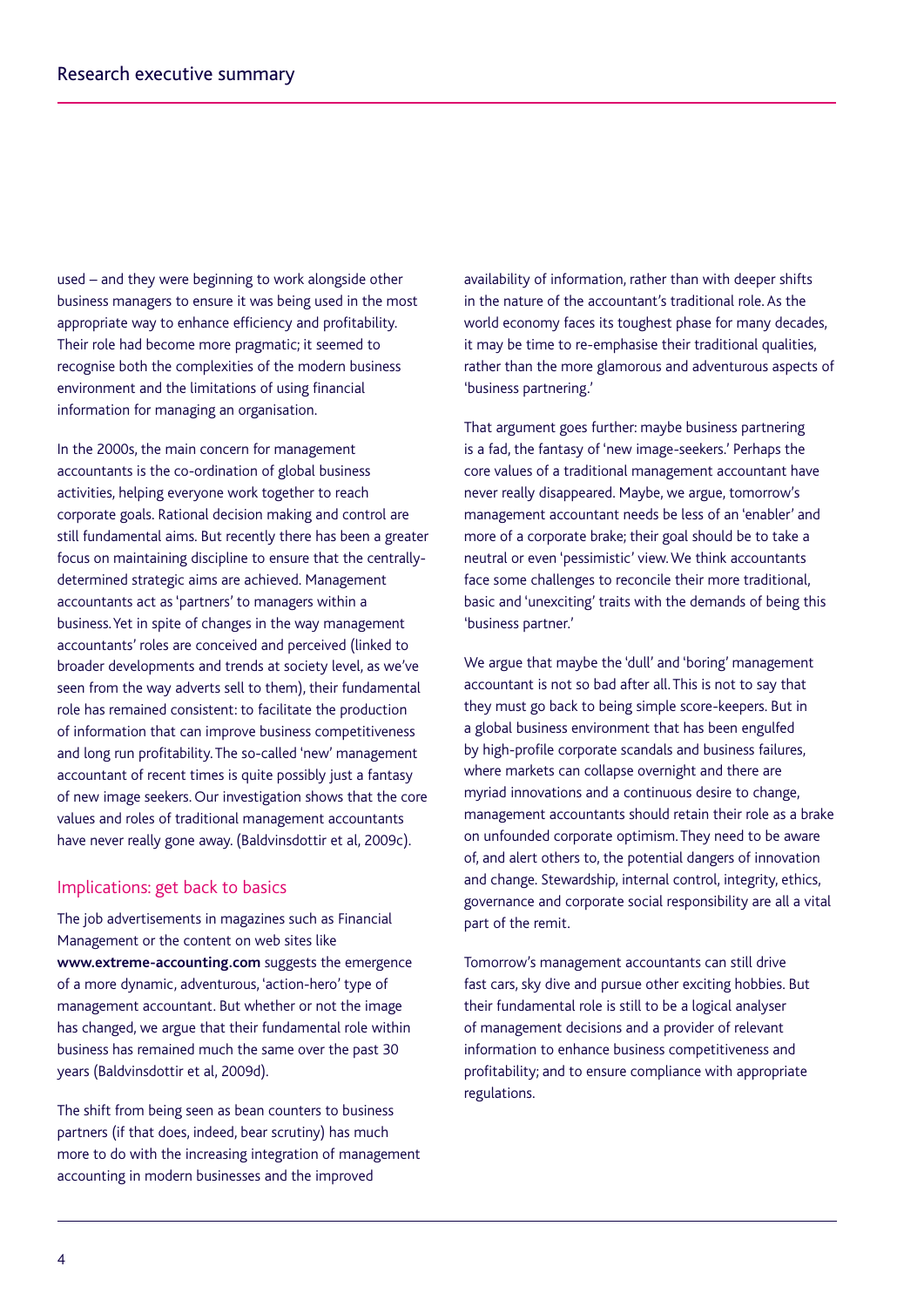# New management accounting techniques: what makes them stick?

Finally, we explored why some innovative accounting techniques bed into organisations, while others quickly disappear. We did this by analysing past case study interviews and talking to present day accountants.

There has been significant expansion of the literature on 'management accounting change' over the last decade or so. Most of it, however, still offers rational behaviour (or static) perspectives that promise templates for optimal change. Much of this work still gives too little attention to the broader contexts within which the (re-)development of management accounting practice unfolds (Hopwood, 2002). We were particularly interested in the extent to which new management accounting tools are driven by 'fads' – often seen as a negative, but which are not necessarily a bad thing or always the result of non-rational behaviour.

Some have argued that because many of these new techniques are fads that emerge on the back of highprofile and overly hyped marketing campaigns (Hopwood, 2002), they are destined to peter out rather than bed in to organisations. Others have pointed specifically to the balanced scorecard, an innovation underpinned by a substantial marketing machine and a clear 'brand' image, both of which have made it very appealing and sustainable over a number of years.

In our research, however, we found that one of the main reasons the balanced scorecard has proved sustainable is its flexibility and malleability. The principles underlying a scorecard can be used in different ways across different organisations, as well as gleaning different interpretations of a variety of business issues (Baldvinsdottir et al, 2009e).

Scorecards attempt to instil a rounded view of business activity rather than focus on a small number of performance measures. This is popular with corporate managers – especially compared to the many alternative management tools that tend to be more rigidly defined and constrained in what they offer. Several people we interviewed commented positively on this attribute of scorecards. For example:

*'As a management accountant, you help devise the right performance indicators for a particular business; and these things can change as the business matures. To some extent, what you measure and how you measure it will define successful behaviour. It might be margins, it might be sales, or it might be managing your cost base. But, the beauty about the scorecard is that it tries to do all of those things together.'*

Another key factor in bedding-in innovations, it appears, is the means by which accountants try to bring their colleagues along with them, usually through careful and thoughtful communication. As one interviewee remarked:

*'The language test needs to be passed. It needs simple language – which 400,000 workers can connect to – more than brilliant ideas.'*

The same person reflected on some of the more important issues in implementing their scorecard:

'*The reason why the scorecard has worked for us is that we got most of the implementation pointers right. It's all about how you capture the hearts and minds of people so that they realise this is something serious, and that they should take it seriously.'*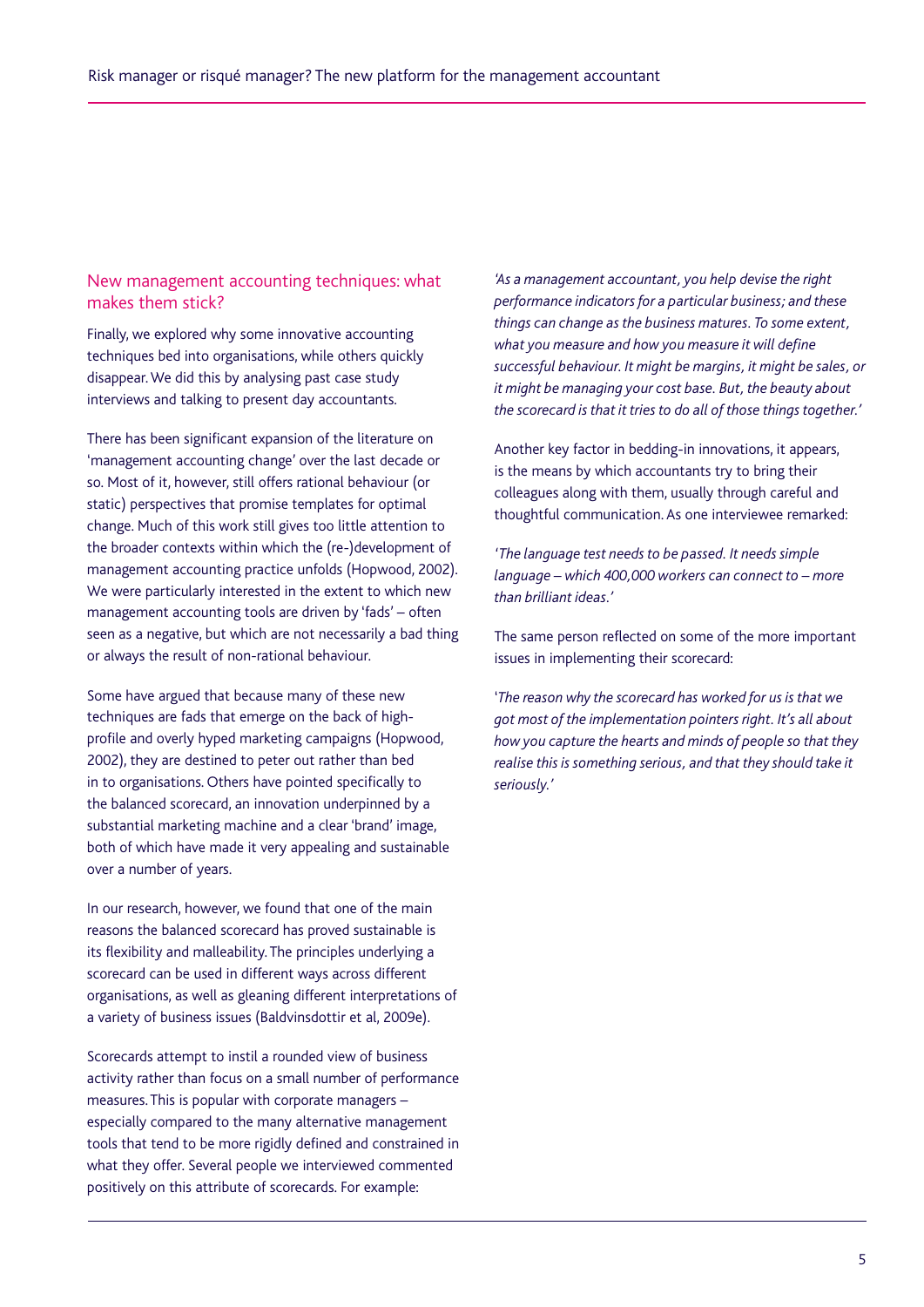## Implications: smart decisions, intelligently applied

The results of this part of our study highlight the need for management accountants to be circumspect, discriminating and critical when considering the steady stream of accounting innovations.

A key barrier to new innovation adoption (and, more specifically, retention) is the inability of organisations and their people to discard embedded systems, techniques and existing ways of working (Burns and Scapens, 2000). Change requires not only a convincing argument for the virtues of any proposed new technology, but also a thorough understanding of the existing cultural and political dynamics of an organisation.



In the 2000s, more conceptual advertising appears, showing how perceptions of management accounants are to an extent defined by wider social trends.

Tomorrow's management accountants, we argue, should endeavour to understand the different opportunities innovations offer. This allows them to shape the design and use of the innovation for their own organisation. Making sensible choices about which innovations to pursue, and driving those choices to the implementation stage, is likely to become a key role for management accountants. This role might well stretch their technical capabilities, but will also require an understanding of the broader (for example, social and behavioural) issues involved in implementing those innovations.

Sustainable change in management accounting approaches requires an underlying stability. For example, management accountants must retain a critical eye and a degree of prudence, including adherence to various professional norms and regulatory needs. And, as mentioned above, management accountants need to have skills that enable them to identify their organisation's information needs, as well as be alert to the potential rhetoric and hard sell behind innovation approaches.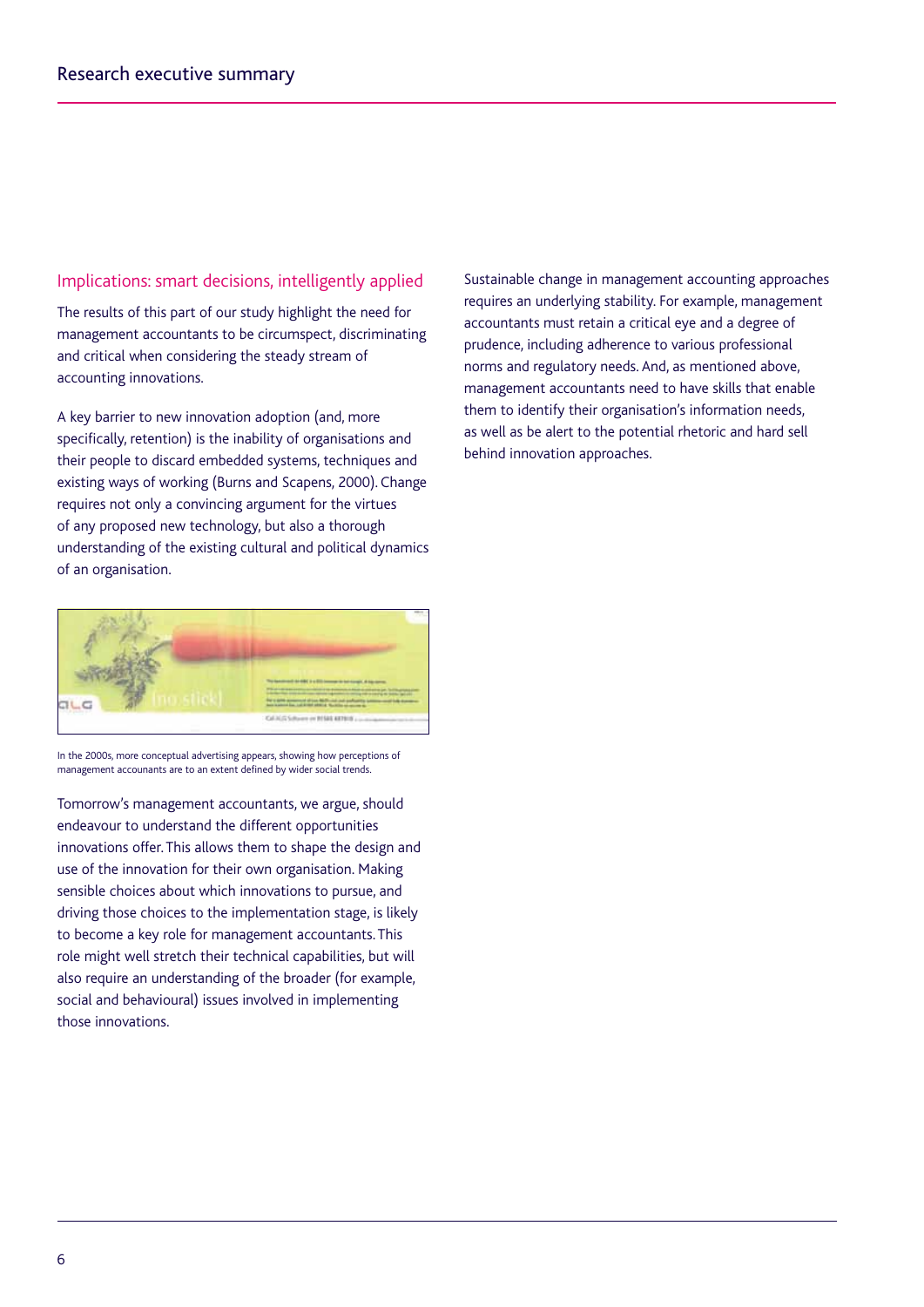# Concluding remarks

Our research makes clear that management accountants often seem to follow (or in some cases adapt) to wider changes in society – whether that's changes in personality types coming into the profession or changes in business structures. For instance, we discussed the balanced scorecard as a response to changing corporate structures and business practice, as well as the emergence of new types of individuals in the business and accounting environment.

The images projected about management accounting are often ahead of practice. Some of the more recent changes in the general perceptions of wider society, and hence management accounting perceptions,

Whip your expenses into shape  $\rightarrow$ **AVAILABLE DE L'ANGUI** requisort

In stark contrast to early images emphasising the sober and conservative side of accountants, many modern innovations are pitched in ways that suggest overly exciting aspects of the role, partly reflecting changes in society. We ask: is that sensible?

But we would argue that the design of an organisation's management accounting function should first and foremost be driven by the specific informational needs that it is intended for, as well as being placed and fully comprehended in the broader context. As one interviewee remarked:

*'Everyone wants an instant cure. But you must steer away from that kind of instant fix and get more into 'how you take the techniques that you have learnt and apply them practically', in the most appropriate way for your business.'*

This requirement to adopt the appropriate new management accounting tools (or, alternatively, to choose an existing path) according

to specific local informational needs is all the more harder due to the volatile, fast changing nature of today's global business environment. Strategic goal posts shift, technologies advance with unprecedented magnitude and speed, new regulations appear (and old regulations are reformulated) – and much more. It is becoming increasingly difficult for decision makers, including management accountants, to base their decisions for the future on past events.

But tomorrow's management accountants must still strive to continue to provide useful information for business decision makers. They must anticipate the financial implications of any likely future change and the uncertainties that a volatile environment entails, as well as facilitate the intra- and inter-organisational collaborations that seem to be synonymous with business in the digital environment. Management accountants need to be adaptable, but they must also remain decisive.

are towards a hypermodernity that may challenge the integrity of accountants.

Given that there appears to have been significant changes in the social (and personal) identity of management accountants over recent decades, we might also question whether accountants today are really different to accountants of, say, 30 years ago. Moreover, do today's accountants view new management accounting innovations in a different way to their more 'traditional' contemporaries?

Management accountants must design their 'bundle' of systems, techniques and roles in a way that sits comfortably with their organisation's unique informational needs. Inevitably there will be features that are specific and peculiar to one organisation. Some writers have pressed the importance of matching management accounting tools to corporate strategy; indeed several go much further and argue that strategy should entirely drive management accounting design.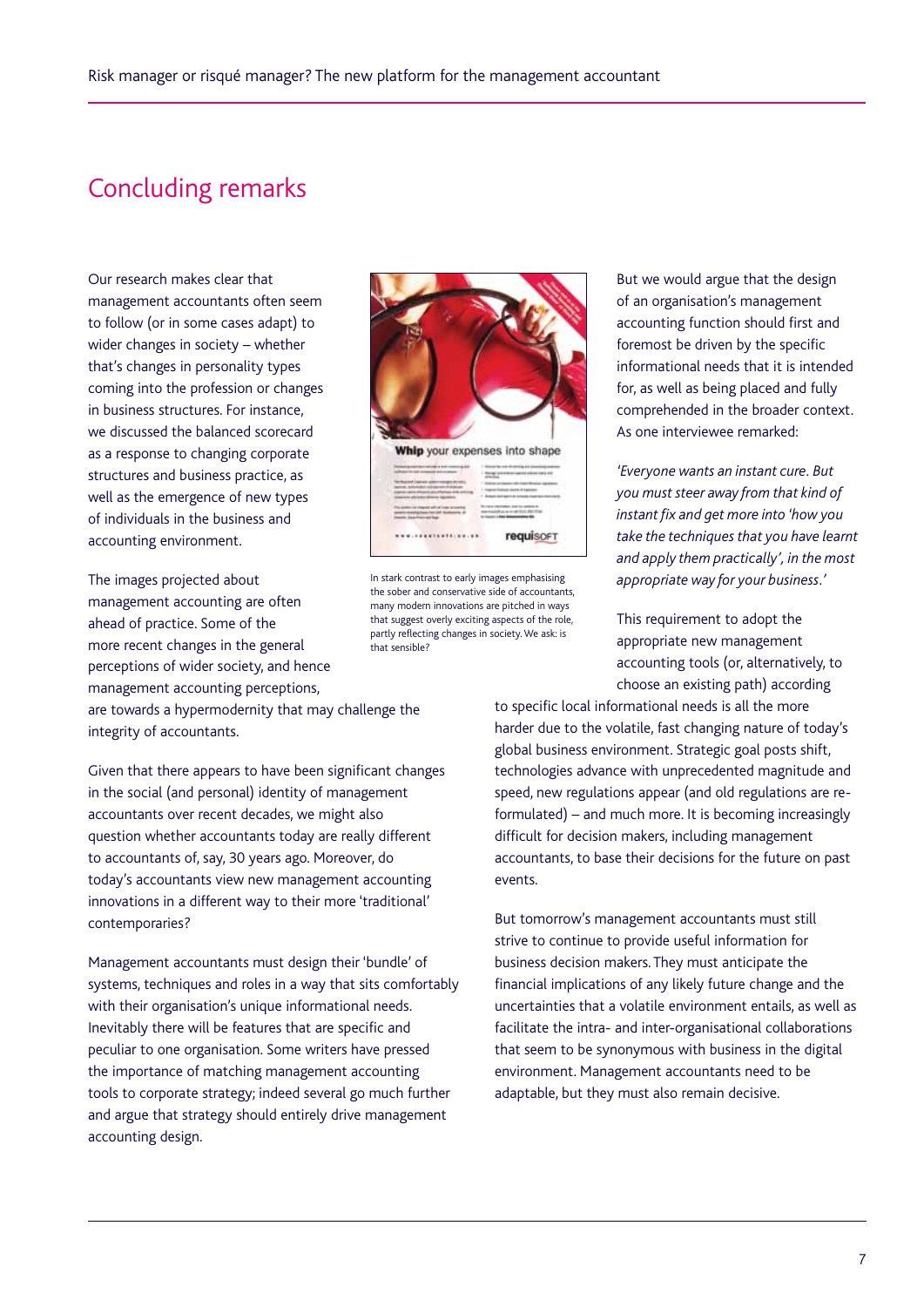# References and further reading

*'The Image of Accountants: from Bean Counters to Extreme Accountants'*, Accounting, Auditing and Accountability Journal (with G. Baldvinsdottir, H. Norreklit & R. W. Scapens), 22(6), pp.858-82.

Baldvinsdottir, G., Burns, J. Nørreklit, H. & Scapens, R.W. (2009b) *'Images of Management Accounting'*, Financial Management, June, pp.33-34.

Baldvinsdottir, G., Burns, J. Nørreklit, H. & Scapens, R.W. (2009c) *'The Changing Roles and Changing Discourses of the Management Accountant, 1980-2008'* (Unpublished academic working paper).

*'The Management Accountant's Role'*, Financial Management (CIMA) (with G. Baldvinsdottir, H. Norreklit & R. Scapens), July/August pp.34-35.

'The Management Accountant's Role', Financial Management (CIMA) (with G. Baldvinsdottir, H. Norreklit & R. Scapens), September pp.33-34.

Burns, J. & Scapens, R.W. (2000) *'Conceptualizing management accounting change: an institutional framework'*, Management Accounting Research, 11(1), pp.3-25.

Hopwood, A. (2002) *'If only there were simple solutions, but there aren't: some reflections on Zimmerman's critique of empirical management accounting research'*, European Accounting Review, 11(4), pp.777-85.

Hopwood, A. (2005) *'Editorial: after 30 years'*, Accounting, Organizations and Society, 30, pp.585-6.

Nørreklit, H. (2003) *'The balanced scorecard: what is the score? A rhetorical analysis of the balanced scorecard'*, Accounting, Organizations and Society, 28, pp.591-619.

For CIMA's work on the future of finance function, see **www.cimaglobal.com/decisionmaking**

# Acknowledgements

This project was part of the CIMA research initiative on 'The Origination and Adoption of Management Ideas, Tools and Practices.'

The researchers would like to thank CIMA's General Charitable Trust for funding this work.

Project sponsored by the CIMA General Charitable Trust

#### Additional outputs

*'The Image of Accountants: from Bean Counters to Extreme Accountants'*, Accounting, Auditing and Accountability Journal (with G. Baldvinsdottir, H. Norreklit & R. W. Scapens), 22(6), pp.858-82.

*'The Changing Roles and Changing Discourses of the Management Accountant, 1980-2008'* (Unpublished academic working paper).

*'Handing over the control: the accountants giving over to the system'* (Unpublished academic working paper).

*'Images of Management Accounting'* (Financial Management, CIMA, June 2009).

*'The Management Accountant's Role'*, Financial Management(CIMA) (with G. Baldvinsdottir, H. Norreklit & R. Scapens), July/August pp.34-35.

*'The Management Accountant's Role'*, Financial Management (CIMA) (with G. Baldvinsdottir, H. Norreklit & R. Scapens), September pp.34-35.

## Methodology

To arrive at the findings in this report, we relied on a mixture of complementary activities to achieve our research objectives, namely: (1) the exploration of accounting software adverts in over 30 years' publications of CIMA's professional magazine; (2) archival review of over 30 years' interviews with management accountants; and, (3) interviews with present day management accountants. Activities (1) and (2), above, particularly drew on rhetorical and discourse analysis (Nørreklit, 2003), paying attention to the extent to which management accounting innovations become infused in, and driven by, dominant ideologies, texts and communication.

#### Researchers

Gudrun Baldvinsdottir (University of Gothenburg, Sweden; gudrun.baldvinsdottir@handels.gu.se)

John Burns (University of Exeter Business School, UK; j.e.burns@exeter.ac.uk)

Hanne Nørreklit (Arhus University, Denmark; hann@asb.dk)

Robert Scapens (University of Groningen, the Netherlands; Manchester Business School, UK; robert.scapens@mbs.ac.uk)